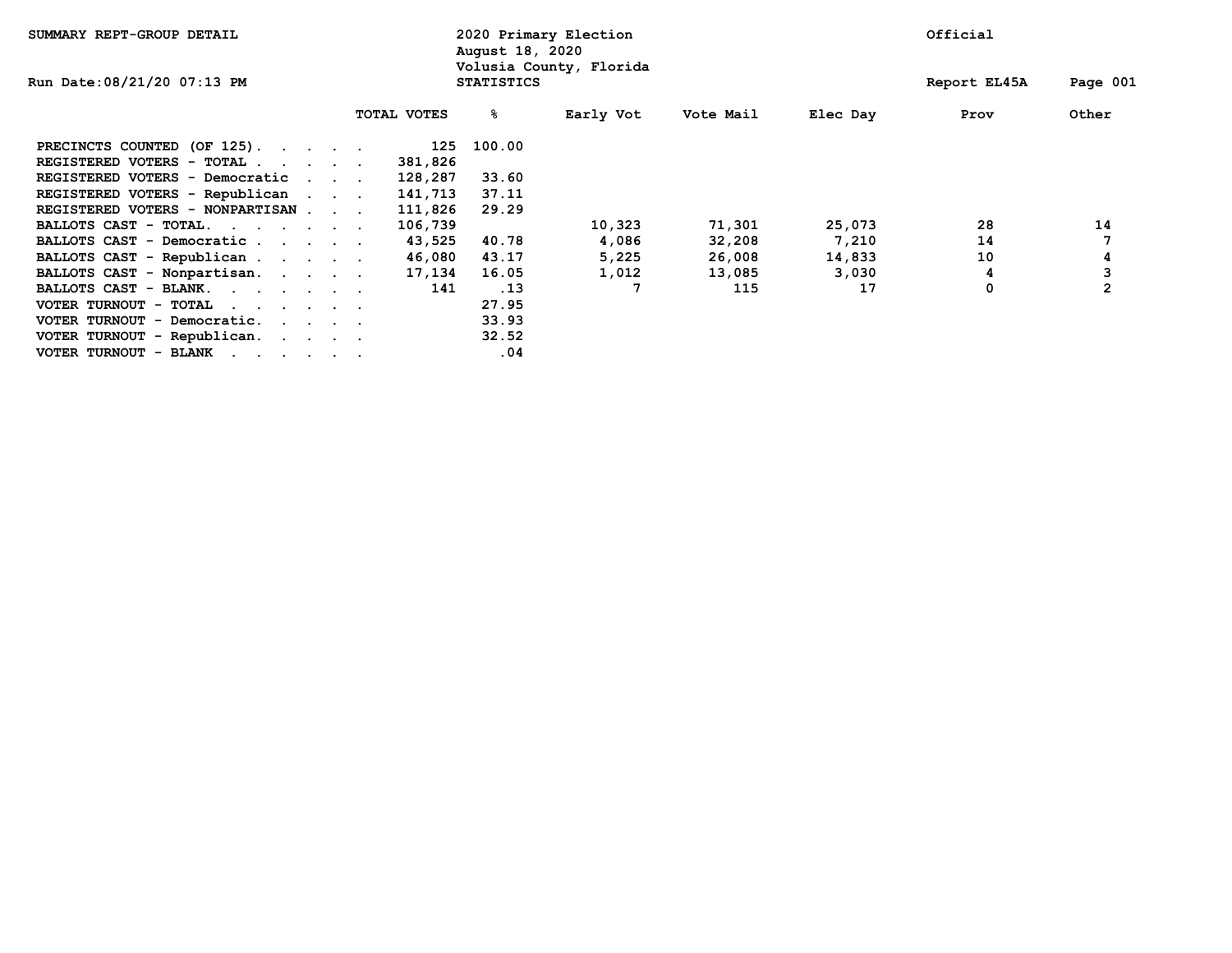| SUMMARY REPT-GROUP DETAIL<br>Run Date: 08/21/20 07:13 PM                                                                                                                                                                                           |             | August 18, 2020<br>Democratic | 2020 Primary Election<br>Volusia County, Florida |              |          | Official<br>Report EL45A | Page 002     |
|----------------------------------------------------------------------------------------------------------------------------------------------------------------------------------------------------------------------------------------------------|-------------|-------------------------------|--------------------------------------------------|--------------|----------|--------------------------|--------------|
|                                                                                                                                                                                                                                                    |             |                               |                                                  |              |          |                          |              |
|                                                                                                                                                                                                                                                    | TOTAL VOTES | နွ                            | Early Vot                                        | Vote Mail    | Elec Day | Prov                     | Other        |
| Representative in Congress Dist 6<br>(VOTE FOR) 1                                                                                                                                                                                                  |             |                               |                                                  |              |          |                          |              |
| Clint Curtis                                                                                                                                                                                                                                       | 20,653      | 50.23                         | 1,762                                            | 15,835       | 3,052    | $\mathbf{2}$             | 2            |
| Richard Thripp.                                                                                                                                                                                                                                    | 20,467      | 49.77                         | 2,122                                            | 14,645       | 3,684    | 12                       | 4            |
| Over Votes                                                                                                                                                                                                                                         | 40          |                               | 4                                                | 32           | 4        | 0                        | 0            |
| Under Votes                                                                                                                                                                                                                                        | 2,365       |                               | 198                                              | 1,696        | 470      | 0                        | $\mathbf{1}$ |
| State Sen 9 State Senator District 9                                                                                                                                                                                                               |             |                               |                                                  |              |          |                          |              |
| (VOTE FOR) 1                                                                                                                                                                                                                                       |             |                               |                                                  |              |          |                          |              |
| Rick Ashby                                                                                                                                                                                                                                         | 555         | 17.54                         | 19                                               | 437          | 99       | 0                        | 0            |
| Alexis Carter                                                                                                                                                                                                                                      | 501         | 15.83                         | 28                                               | 375          | 98       | 0                        | 0            |
| H. Alexander Duncan                                                                                                                                                                                                                                | 155         | 4.90                          | 8                                                | 122          | 25       | 0                        | 0            |
| Guerdy Remy.                                                                                                                                                                                                                                       | 209         | 6.61                          | 12                                               | 162          | 35       | 0                        | 0            |
| Patricia Sigman                                                                                                                                                                                                                                    | 1,744       | 55.12                         | 103                                              | 1,403        | 238      | 0                        | 0            |
| Over Votes                                                                                                                                                                                                                                         | 4           |                               | 1                                                | $\mathbf{2}$ | 1        | 0                        | 0            |
| Under Votes                                                                                                                                                                                                                                        | 84          |                               | 8                                                | 52           | 24       | 0                        | 0            |
| State Rep 26 Florida House District 26<br>(VOTE FOR) 1                                                                                                                                                                                             |             |                               |                                                  |              |          |                          |              |
| Patrick Henry                                                                                                                                                                                                                                      | 9,060       | 64.48                         | 891                                              | 6,634        | 1,527    | 5                        | 3            |
| Evans L. Smith.                                                                                                                                                                                                                                    | 4,990       | 35.52                         | 778                                              | 3,064        | 1,145    | 3                        | 0            |
| Over Votes                                                                                                                                                                                                                                         | 6           |                               | 0                                                | 6            | 0        | 0                        | 0            |
| Under Votes                                                                                                                                                                                                                                        | 463         |                               | 41                                               | 328          | 90       | $\mathbf{1}$             | 3            |
| Committeewoman PCT 215                                                                                                                                                                                                                             |             |                               |                                                  |              |          |                          |              |
| PCT 215 (Prec-0215)<br>(VOTE FOR) 2                                                                                                                                                                                                                |             |                               |                                                  |              |          |                          |              |
| Elizabeth Atlee Hall.                                                                                                                                                                                                                              | 291         | 27.45                         | 17                                               | 233          | 41       | 0                        | 0            |
| Joyce Cummings Cusack                                                                                                                                                                                                                              | 449         | 42.36                         | 34                                               | 364          | 51       | 0                        | 0            |
| Sally Boland Garcia                                                                                                                                                                                                                                | 320         | 30.19                         | 28                                               | 267          | 25       | 0                        | 0            |
| Over Votes                                                                                                                                                                                                                                         | 0           |                               | 0                                                | 0            | 0        | 0                        | 0            |
| Under Votes                                                                                                                                                                                                                                        | 696         |                               | 49                                               | 572          | 75       | 0                        | 0            |
| Committeeman PCT 217<br>PCT 217 (Prec-0217)<br>(VOTE FOR) 2                                                                                                                                                                                        |             |                               |                                                  |              |          |                          |              |
| Eric Kurlander.<br>$\mathbf{r}$ , $\mathbf{r}$ , $\mathbf{r}$ , $\mathbf{r}$ , $\mathbf{r}$                                                                                                                                                        | 144         | 23.11                         | 10                                               | 109          | 25       | 0                        | 0            |
| Jeff Shepherd.<br><b>All Contracts</b><br>$\sim$<br>$\sim$                                                                                                                                                                                         | 216         | 34.67                         | 23                                               | 142          | 51       | 0                        | 0            |
| Thurman Thomas.<br>$\mathbf{r}$ , $\mathbf{r}$ , $\mathbf{r}$ , $\mathbf{r}$ , $\mathbf{r}$                                                                                                                                                        | 263         | 42.22                         | 19                                               | 183          | 61       | 0                        | 0            |
| Over Votes .<br>$\cdot$ $\cdot$<br>$\ddot{\phantom{a}}$<br>$\sim$<br>$\sim$                                                                                                                                                                        | 0           |                               | 0                                                | 0            | 0        | 0                        | 0            |
| Under Votes .<br>$\mathbf{a}$ . The contract of the contract of the contract of the contract of the contract of the contract of the contract of the contract of the contract of the contract of the contract of the contract of the contract of th | 501         |                               | 50                                               | 336          | 115      | 0                        | 0            |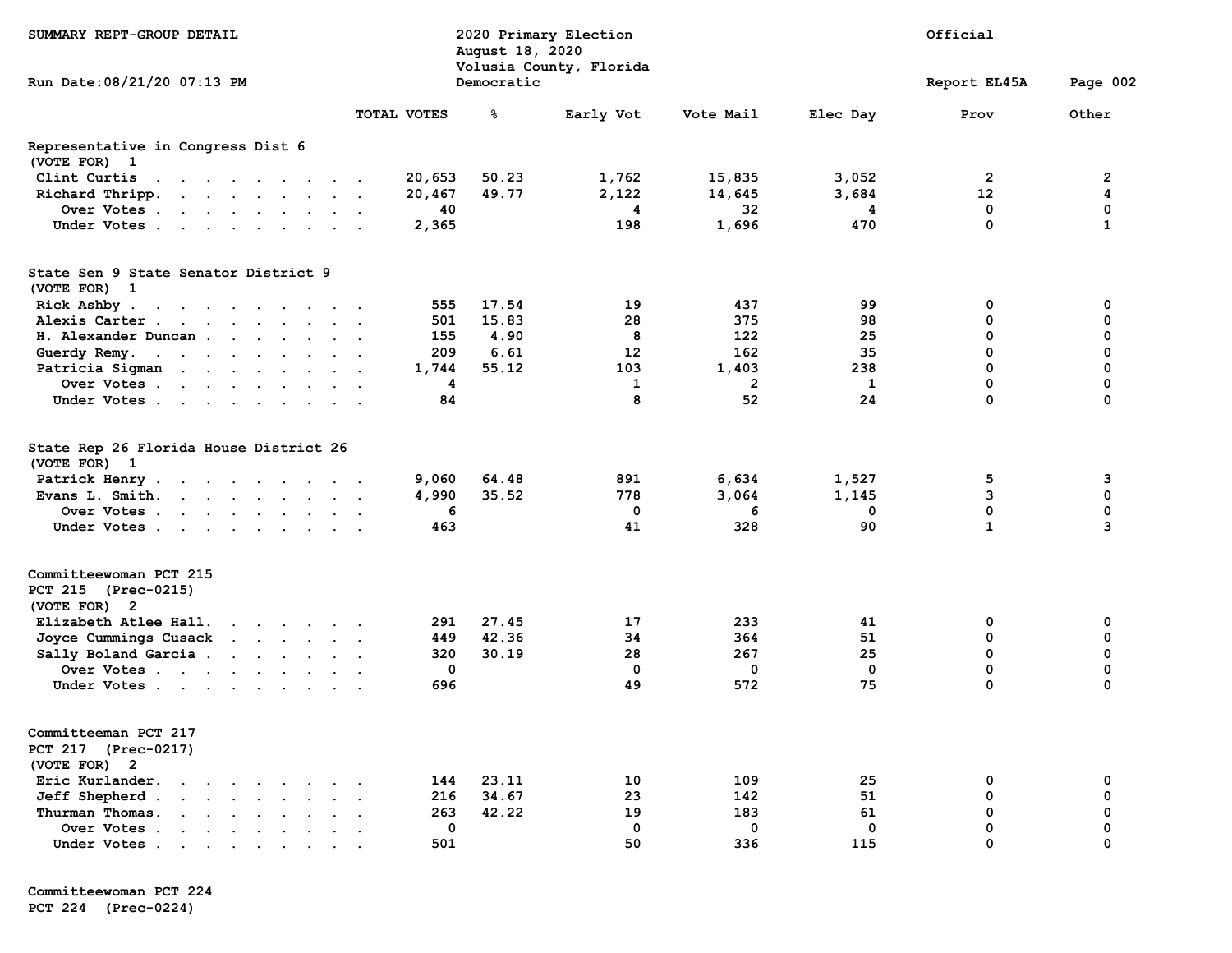| (VOTE FOR) 2                                                                                                                                                                                                                                               |     |             |     |    |    |
|------------------------------------------------------------------------------------------------------------------------------------------------------------------------------------------------------------------------------------------------------------|-----|-------------|-----|----|----|
| Alicia Kristen Baithe<br>$\mathbf{r}$ . The set of the set of the set of the set of the set of the set of the set of the set of the set of the set of the set of the set of the set of the set of the set of the set of the set of the set of the set of t | 128 | 31.22       | 102 |    |    |
| Jessica Kathleen Reehl                                                                                                                                                                                                                                     | 140 | 34.15<br>10 | 109 | 21 | n. |
| Ethel A. Thomas                                                                                                                                                                                                                                            | 142 | 27<br>34.63 | 99  |    | 0  |
| Over Votes                                                                                                                                                                                                                                                 |     |             |     |    | 0  |
| Under Votes, , , , , , , , ,                                                                                                                                                                                                                               | 366 | 36          |     | 56 |    |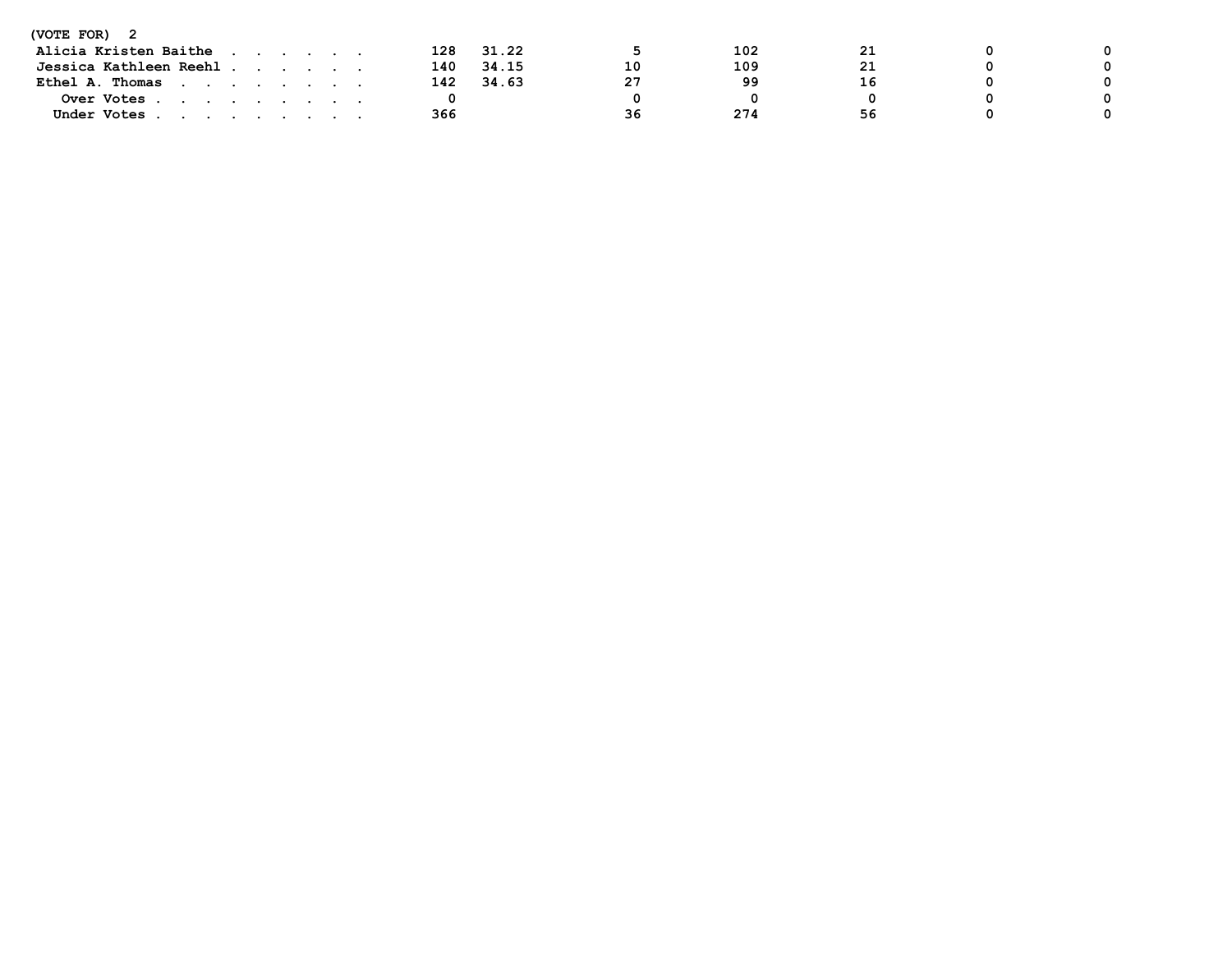| SUMMARY REPT-GROUP DETAIL                                                                |             | August 18, 2020 | 2020 Primary Election<br>Volusia County, Florida |           | Official       |                  |             |  |
|------------------------------------------------------------------------------------------|-------------|-----------------|--------------------------------------------------|-----------|----------------|------------------|-------------|--|
| Run Date: 08/21/20 07:13 PM                                                              |             | Democratic      |                                                  |           |                | Report EL45A     | Page 003    |  |
|                                                                                          | TOTAL VOTES | ៖               | Early Vot                                        | Vote Mail | Elec Day       | Prov             | Other       |  |
| Committeeman PCT 301                                                                     |             |                 |                                                  |           |                |                  |             |  |
| PCT 301 (Prec-0301)                                                                      |             |                 |                                                  |           |                |                  |             |  |
| (VOTE FOR) 2                                                                             |             |                 |                                                  |           |                |                  |             |  |
| Frank Herbert Doglione                                                                   | 68          | 20.80           | 3                                                | 59        | 6              | 0                | 0           |  |
| Phillip Drewry.                                                                          | 84          | 25.69           | 3                                                | 74        | 7              | 0                | 0           |  |
| Richard Thripp.                                                                          | 175         | 53.52           | 9                                                | 142       | 24             | 0                | 0<br>0      |  |
| Over Votes                                                                               | 0           |                 | 0                                                | 0         | 0<br>45        | 0<br>$\mathbf 0$ | 0           |  |
| Under Votes                                                                              | 283         |                 | 15                                               | 223       |                |                  |             |  |
| Committeewoman PCT 301<br>PCT 301 (Prec-0301)                                            |             |                 |                                                  |           |                |                  |             |  |
| (VOTE FOR) 2                                                                             |             |                 |                                                  |           |                |                  |             |  |
| Melissa Drewry.                                                                          | 81          | 23.21           | 3                                                | 69        | 9              | 0                | 0           |  |
| Barbara Grimm                                                                            | 91          | 26.07           | 5                                                | 77        | 9              | 0                | 0           |  |
| Allison Norton Streeter.                                                                 | 55          | 15.76           | $\overline{2}$                                   | 43        | 10             | 0                | 0           |  |
| Kristy Thripp                                                                            | 122         | 34.96           | 6                                                | 100       | 16             | 0                | 0           |  |
| Over Votes                                                                               | 0           |                 | 0                                                | 0         | 0              | 0                | 0           |  |
| Under Votes                                                                              | 261         |                 | 14                                               | 209       | 38             | 0                | 0           |  |
| Committeeman PCT 532<br>PCT 532 (Prec-0532)<br>(VOTE FOR) 1                              |             |                 |                                                  |           |                |                  |             |  |
| Chris Reynolds.                                                                          | 198         | 69.72           | 5                                                | 176       | 17             | 0                | 0           |  |
| Kenyon J. Watkins.                                                                       | 86          | 30.28           | 7                                                | 65        | 14             | 0                | 0           |  |
| Over Votes                                                                               | 0           |                 | 0                                                | 0         | 0              | 0                | 0           |  |
| Under Votes                                                                              | 41          |                 | $\mathbf{1}$                                     | 38        | $\overline{2}$ | $\Omega$         | $\Omega$    |  |
| Committeeman PCT 633<br>PCT 633 (Prec-0633)<br>(VOTE FOR) 3                              |             |                 |                                                  |           |                |                  |             |  |
| Danny Fuqua.<br>the contract of the contract of the con-                                 | 350         | 44.76           | 57                                               | 215       | 77             | 1                | 0           |  |
| Matthew Lizotte                                                                          | 103         | 13.17           | 12                                               | 70        | 21             | 0                | 0           |  |
| Devon S. Morris<br>$\mathbf{r}$ , and $\mathbf{r}$ , and $\mathbf{r}$ , and $\mathbf{r}$ | 131         | 16.75           | 14                                               | 83        | 34             | 0                | 0           |  |
| Leslie B. Thackston                                                                      | 198         | 25.32           | 24                                               | 137       | 37             | 0                | 0           |  |
| Over Votes                                                                               | 0           |                 | 0                                                | 0         | 0              | 0                | 0           |  |
| Under Votes                                                                              | 901         |                 | 160                                              | 524       | 215            | $\overline{2}$   | $\mathbf 0$ |  |
| Committeewoman PCT 903<br>PCT 903 (Prec-0903)<br>(VOTE FOR) 2                            |             |                 |                                                  |           |                |                  |             |  |
| Suzanne E. Genthner.                                                                     | 166         | 37.39           | 10                                               | 129       | 27             | 0                | 0           |  |
| Dominique Schmidt.<br>the contract of the contract of the                                | 93          | 20.95           | 9                                                | 71        | 13             | 0                | 0           |  |
| Laura G. Smith.                                                                          | 185         | 41.67           | 19                                               | 138       | 28             | 0                | 0           |  |
| Over Votes                                                                               | 0           |                 | 0                                                | 0         | 0              | 0                | 0           |  |
| Under Votes                                                                              | 322         |                 | 34                                               | 224       | 64             | 0                | $\Omega$    |  |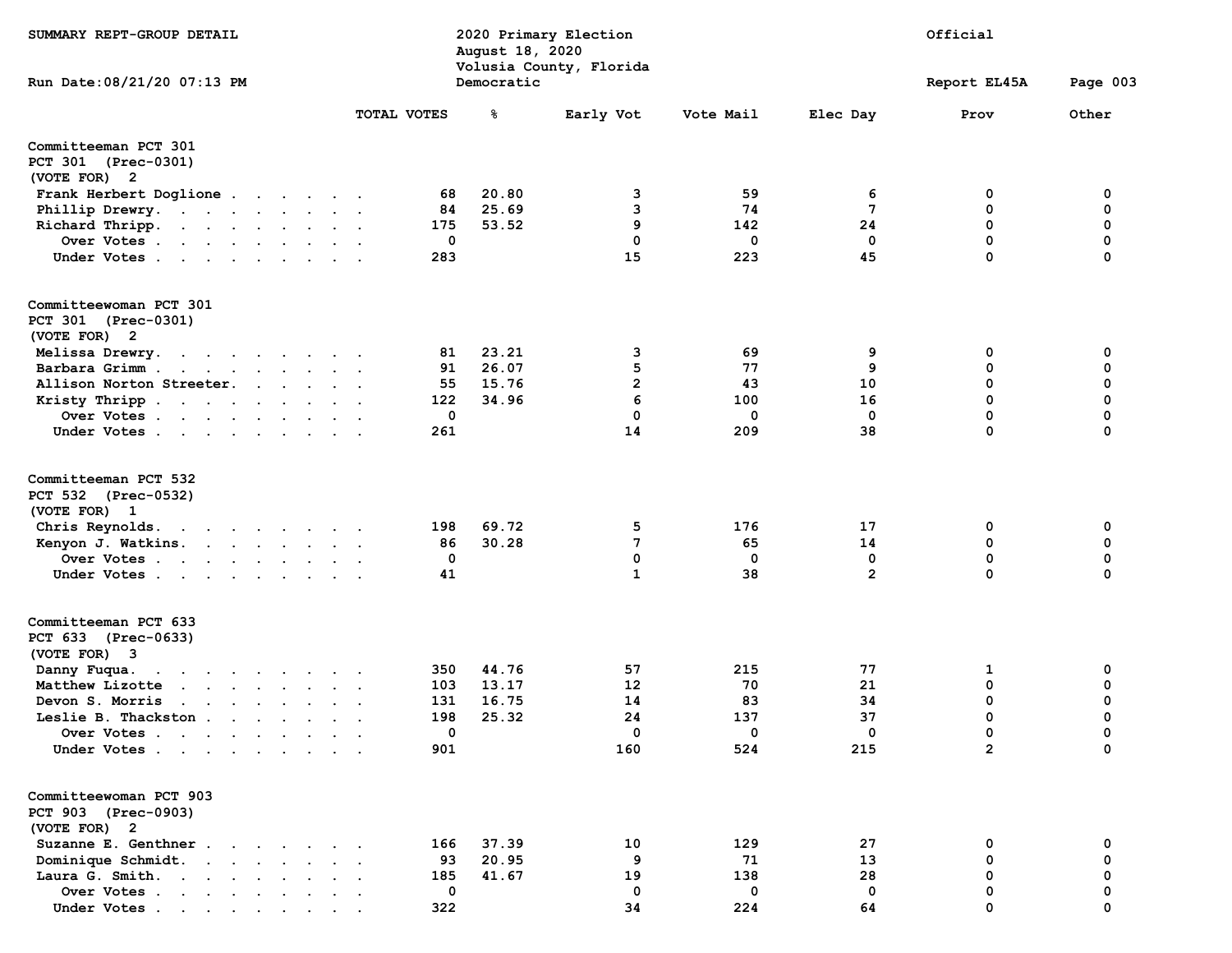| SUMMARY REPT-GROUP DETAIL                                                                                                                                                                                                                         |             | August 18, 2020 | 2020 Primary Election<br>Volusia County, Florida |           | Official       |              |                |  |
|---------------------------------------------------------------------------------------------------------------------------------------------------------------------------------------------------------------------------------------------------|-------------|-----------------|--------------------------------------------------|-----------|----------------|--------------|----------------|--|
| Run Date: 08/21/20 07:13 PM                                                                                                                                                                                                                       |             | Republican      |                                                  |           |                | Report EL45A | Page 004       |  |
|                                                                                                                                                                                                                                                   | TOTAL VOTES | နွ              | Early Vot                                        | Vote Mail | Elec Day       | Prov         | Other          |  |
| Public Defender 7th Judicial Cir                                                                                                                                                                                                                  |             |                 |                                                  |           |                |              |                |  |
| (VOTE FOR) 1                                                                                                                                                                                                                                      |             |                 |                                                  |           |                |              |                |  |
| George Burden                                                                                                                                                                                                                                     | 29,532      | 30.25           | 3,550                                            | 18,507    | 7,460          | 12           | з              |  |
| Anne Marie Gennusa                                                                                                                                                                                                                                | 25,834      | 26.46           | 1,887                                            | 19,262    | 4,674          | 8            | 3              |  |
| Matt Metz                                                                                                                                                                                                                                         | 42,269      | 43.29           | 4,086                                            | 26,999    | 11,177         | 3            | 4              |  |
| Over Votes                                                                                                                                                                                                                                        | 22          |                 | 1                                                | 17        | 4              | 0            | 0              |  |
| Under Votes                                                                                                                                                                                                                                       | 9,082       |                 | 799                                              | 6,516     | 1,758          | 5            | 4              |  |
| State Rep 27 Florida House District 27<br>(VOTE FOR) 1                                                                                                                                                                                            |             |                 |                                                  |           |                |              |                |  |
| Webster Barnaby                                                                                                                                                                                                                                   | 5,224       | 42.93           | 468                                              | 3,024     | 1,729          | 3            | 0              |  |
| Erika Benfield.                                                                                                                                                                                                                                   | 4,411       | 36.24           | 448                                              | 2,206     | 1,757          | 0            | 0              |  |
| Zenaida Denizac                                                                                                                                                                                                                                   | 2,535       | 20.83           | 337                                              | 1,250     | 947            | $\mathbf{1}$ | 0              |  |
| Over Votes                                                                                                                                                                                                                                        | 5           |                 | 0                                                | 4         | 1              | $\mathbf 0$  | 0              |  |
| Under Votes                                                                                                                                                                                                                                       | 264         |                 | 18                                               | 172       | 73             | 0            | 1              |  |
| Tax Collector                                                                                                                                                                                                                                     |             |                 |                                                  |           |                |              |                |  |
| (VOTE FOR) 1                                                                                                                                                                                                                                      |             |                 |                                                  |           |                |              |                |  |
| Will Roberts                                                                                                                                                                                                                                      | 58,621      | 59.96           | 5,934                                            | 39,403    | 13,266         | 14           | 4              |  |
| David Santiago.                                                                                                                                                                                                                                   | 39,139      | 40.04           | 3,605                                            | 25,447    | 10,072         | 8            | 7              |  |
| Over Votes                                                                                                                                                                                                                                        | 16          |                 | 1                                                | 13        | $\overline{2}$ | 0            | 0              |  |
| Under Votes                                                                                                                                                                                                                                       | 8,963       |                 | 783                                              | 6,438     | 1,733          | 6            | 3              |  |
| Rep Party State Committeeman<br>(VOTE FOR) 1                                                                                                                                                                                                      |             |                 |                                                  |           |                |              |                |  |
| Santiago Avila Jr.                                                                                                                                                                                                                                | 15,273      | 36.59           | 1,797                                            | 8,371     | 5,101          | 2            | $\mathbf{2}$   |  |
| Victor Waldorf Baker.                                                                                                                                                                                                                             | 26,471      | 63.41           | 3,060                                            | 14,987    | 8,417          | 7            | 0              |  |
| Over Votes                                                                                                                                                                                                                                        | 1           |                 | 0                                                | 1         | 0              | 0            | 0              |  |
| Under Votes                                                                                                                                                                                                                                       | 4,335       |                 | 368                                              | 2,649     | 1,315          | $\mathbf{1}$ | $\overline{2}$ |  |
| Rep Party State Committeewoman<br>(VOTE FOR) 1                                                                                                                                                                                                    |             |                 |                                                  |           |                |              |                |  |
| Debbie Phillips                                                                                                                                                                                                                                   | 27,324      | 65.43           | 2,913                                            | 15,797    | 8,609          | 4            | 1              |  |
| Maria Trent.<br>$\mathbf{r}$ . The set of the set of the set of the set of the set of the set of the set of the set of the set of the set of the set of the set of the set of the set of the set of the set of the set of the set of the set of t | 14,435      | 34.57           | 1,966                                            | 7,514     | 4,950          | 5            | 0              |  |
| Over Votes                                                                                                                                                                                                                                        | 5           |                 | 0                                                | 5         | 0              | 0            | 0              |  |
| Under Votes                                                                                                                                                                                                                                       | 4,316       |                 | 346                                              | 2,692     | 1,274          | $\mathbf{1}$ | 3              |  |
| Committeeman PCT 107<br>PCT 107 (Prec-0107)<br>(VOTE FOR) 2                                                                                                                                                                                       |             |                 |                                                  |           |                |              |                |  |
| Jeff Brower.                                                                                                                                                                                                                                      | 159         | 60.92           | 13                                               | 69        | 77             | 0            | 0              |  |
| David D. Schaefer.                                                                                                                                                                                                                                | 36          | 13.79           | $\overline{2}$                                   | 12        | 22             | 0            | 0              |  |
| Tim Taylor                                                                                                                                                                                                                                        | 66          | 25.29           | $\mathbf{2}$                                     | 39        | 25             | 0            | 0              |  |
| Over Votes                                                                                                                                                                                                                                        | 0           |                 | 0                                                | 0         | 0              | $\Omega$     | $\Omega$       |  |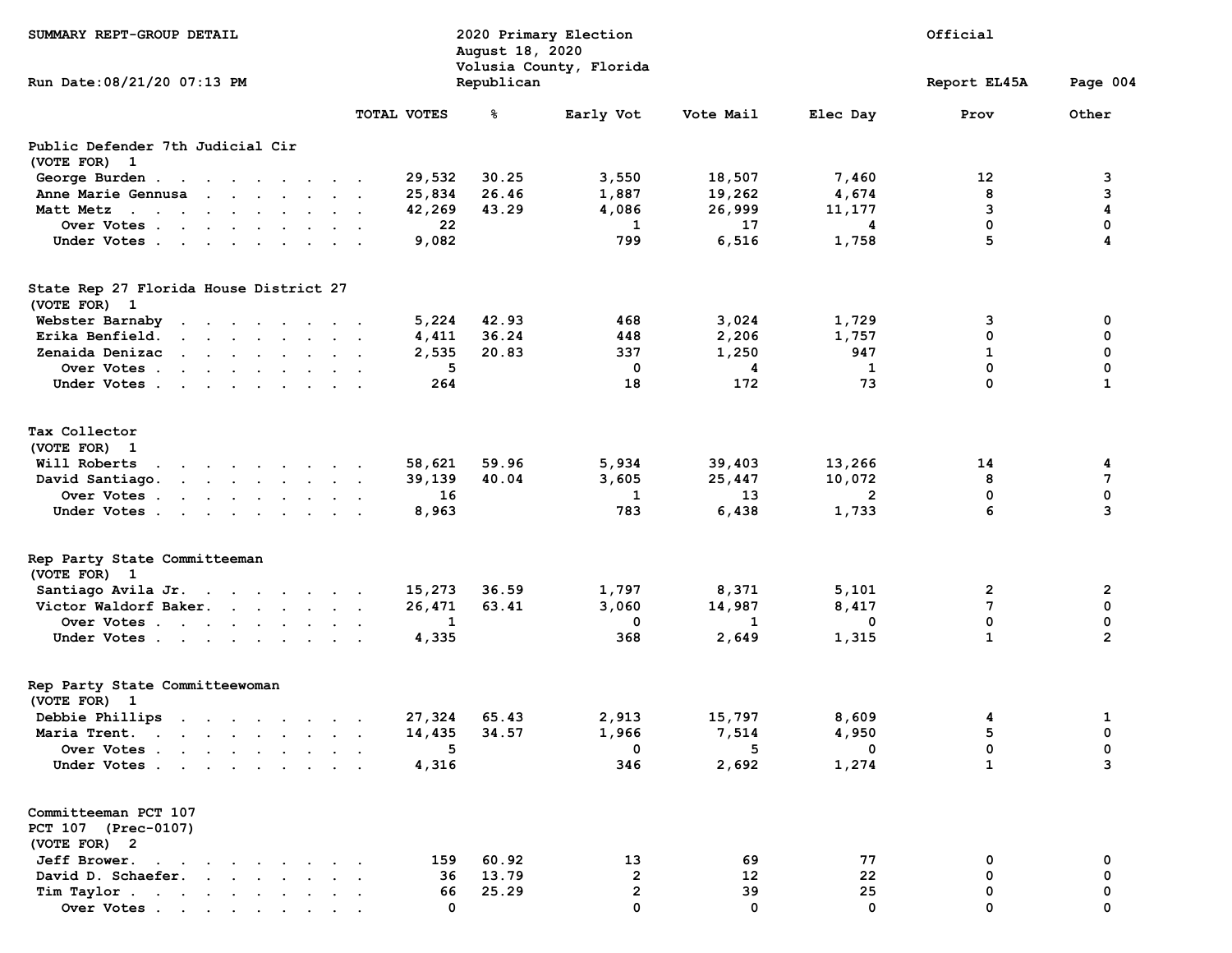| Jnde:<br>votes | 209 | 102 | -94 |  |
|----------------|-----|-----|-----|--|
|                |     |     |     |  |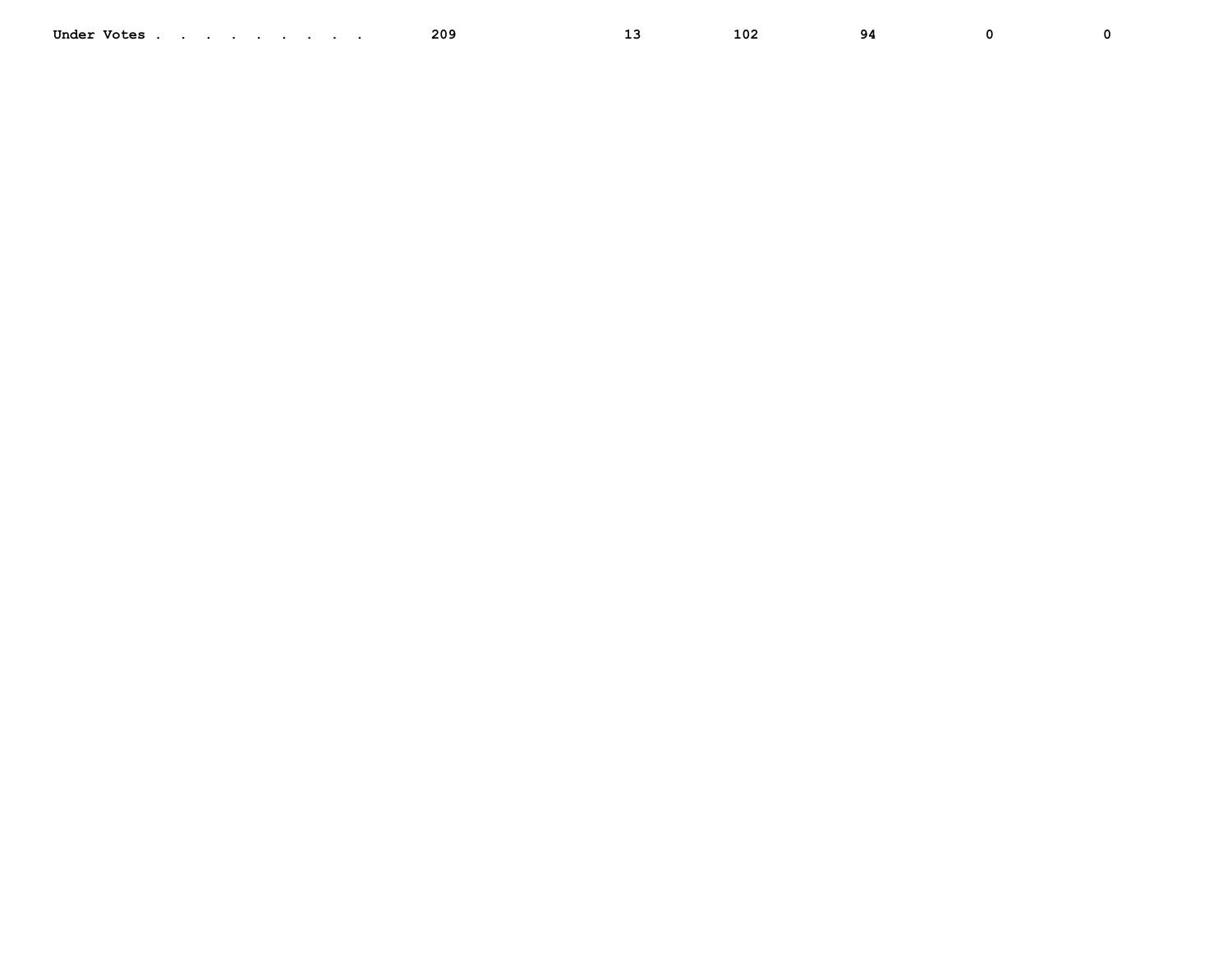| SUMMARY REPT-GROUP DETAIL                                                                                                                                                                                                                             |             | August 18, 2020 | 2020 Primary Election<br>Volusia County, Florida |           |              | Official       |          |  |
|-------------------------------------------------------------------------------------------------------------------------------------------------------------------------------------------------------------------------------------------------------|-------------|-----------------|--------------------------------------------------|-----------|--------------|----------------|----------|--|
| Run Date: 08/21/20 07:13 PM                                                                                                                                                                                                                           |             | Nonpartisan     |                                                  |           |              | Report EL45A   | Page 005 |  |
|                                                                                                                                                                                                                                                       | TOTAL VOTES | ៖               | Early Vot                                        | Vote Mail | Elec Day     | Prov           | Other    |  |
| Circuit Judge 7th Judicial Cir, Grp 6<br>(VOTE FOR) 1                                                                                                                                                                                                 |             |                 |                                                  |           |              |                |          |  |
| Anna Handy                                                                                                                                                                                                                                            | 43,385      | 43.25           | 3,802                                            | 30,611    | 8,950        | 15             | 7        |  |
| Mike Orfinger                                                                                                                                                                                                                                         | 56,917      | 56.75           | 5,999                                            | 36,239    | 14,665       | 11             | 3        |  |
| Over Votes                                                                                                                                                                                                                                            | 10          |                 | 1                                                | 4         | 5            | 0              | 0        |  |
| Under Votes                                                                                                                                                                                                                                           | 6,427       |                 | 521                                              | 4,447     | 1,453        | $\overline{2}$ | 4        |  |
| Circuit Judge 7th Judicial Cir, Grp 14<br>(VOTE FOR) 1                                                                                                                                                                                                |             |                 |                                                  |           |              |                |          |  |
| Joan Anthony                                                                                                                                                                                                                                          | 35,959      | 36.23           | 3,726                                            | 25,530    | 6,684        | 13             | 6        |  |
| Dan Hilbert.                                                                                                                                                                                                                                          | 31,299      | 31.53           | 3,147                                            | 18,845    | 9,296        | 6              | 5        |  |
| MaryEllen Osterndorf.                                                                                                                                                                                                                                 | 31,997      | 32.24           | 2,875                                            | 21,880    | 7,237        | 5              | 0        |  |
| Over Votes                                                                                                                                                                                                                                            | 10          |                 | 1                                                | 4         | 5            | 0              | 0        |  |
| Under Votes                                                                                                                                                                                                                                           | 7,474       |                 | 574                                              | 5,042     | 1,851        | 4              | 3        |  |
| Circuit Judge 7th Judical Cir, Grp 27<br>(VOTE FOR) 1                                                                                                                                                                                                 |             |                 |                                                  |           |              |                |          |  |
| Bryan Robert Rendzio.                                                                                                                                                                                                                                 | 42,389      | 43.53           | 4,356                                            | 26,358    | 11,661       | 10             | 4        |  |
| Alicia Washington.                                                                                                                                                                                                                                    | 54,998      | 56.47           | 5,167                                            | 38,759    | 11,053       | 13             | 6        |  |
| Over Votes                                                                                                                                                                                                                                            | 8           |                 | $\overline{2}$                                   | 5         | $\mathbf{1}$ | 0              | 0        |  |
| Under Votes                                                                                                                                                                                                                                           | 9,344       |                 | 798                                              | 6,179     | 2,358        | 5              | 4        |  |
| County Judge 7th Judicial Cir, Grp 6<br>(VOTE FOR) 1                                                                                                                                                                                                  |             |                 |                                                  |           |              |                |          |  |
| Nora Hall<br>the contract of the contract of the contract of the contract of the contract of the contract of the contract of                                                                                                                          | 41,246      | 41.73           | 3,498                                            | 29,579    | 8,153        | 9              | 7        |  |
| Chris Miller                                                                                                                                                                                                                                          | 57,593      | 58.27           | 6,142                                            | 36,422    | 15,010       | 16             | 3        |  |
| Over Votes                                                                                                                                                                                                                                            | 9           |                 | $\mathbf{1}$                                     | 5         | 3            | 0              | 0        |  |
| Under Votes                                                                                                                                                                                                                                           | 7,891       |                 | 682                                              | 5,295     | 1,907        | 3              | 4        |  |
| County Council Chair<br>(VOTE FOR) 1                                                                                                                                                                                                                  |             |                 |                                                  |           |              |                |          |  |
| Jeff Brower.<br>$\mathbf{a}$ and $\mathbf{a}$ are a set of the set of the set of the set of the set of the set of the set of the set of the set of the set of the set of the set of the set of the set of the set of the set of the set of the set of | 45,811      | 44.85           | 5,142                                            | 28,014    | 12,640       | 11             | 4        |  |
| Deborah A. "Deb" Denys                                                                                                                                                                                                                                | 41,093      | 40.23           | 3,276                                            | 28,976    | 8,824        | 13             | 4        |  |
| Gerard L. Witman                                                                                                                                                                                                                                      | 15,246      | 14.93           | 1,551                                            | 11,151    | 2,539        | $\overline{2}$ | 3        |  |
| Over Votes                                                                                                                                                                                                                                            | 11          |                 | 0                                                | 8         | 3            | 0              | 0        |  |
| Under Votes                                                                                                                                                                                                                                           | 4,578       |                 | 354                                              | 3,152     | 1,067        | $\overline{2}$ | 3        |  |
| CC Member Dist 3 County Council District 3<br>(VOTE FOR) 1                                                                                                                                                                                            |             |                 |                                                  |           |              |                |          |  |
| Gary T. Conroy.                                                                                                                                                                                                                                       | 8,001       | 35.35           | 666                                              | 5,951     | 1,379        | 3              | 2        |  |
| Johan "John" D'Hondt.                                                                                                                                                                                                                                 | 2,065       | 9.12            | 175                                              | 1,418     | 470          | $\mathbf{1}$   | 1        |  |
| Danny Robins                                                                                                                                                                                                                                          | 12,566      | 55.52           | 1,487                                            | 7,617     | 3,457        | 5              | 0        |  |
| Over Votes                                                                                                                                                                                                                                            | 1           |                 | 0                                                | 0         | 1            | 0              | 0        |  |
| Under Votes                                                                                                                                                                                                                                           | 1,461       |                 | 114                                              | 1,043     | 303          | $\mathbf 0$    | 1        |  |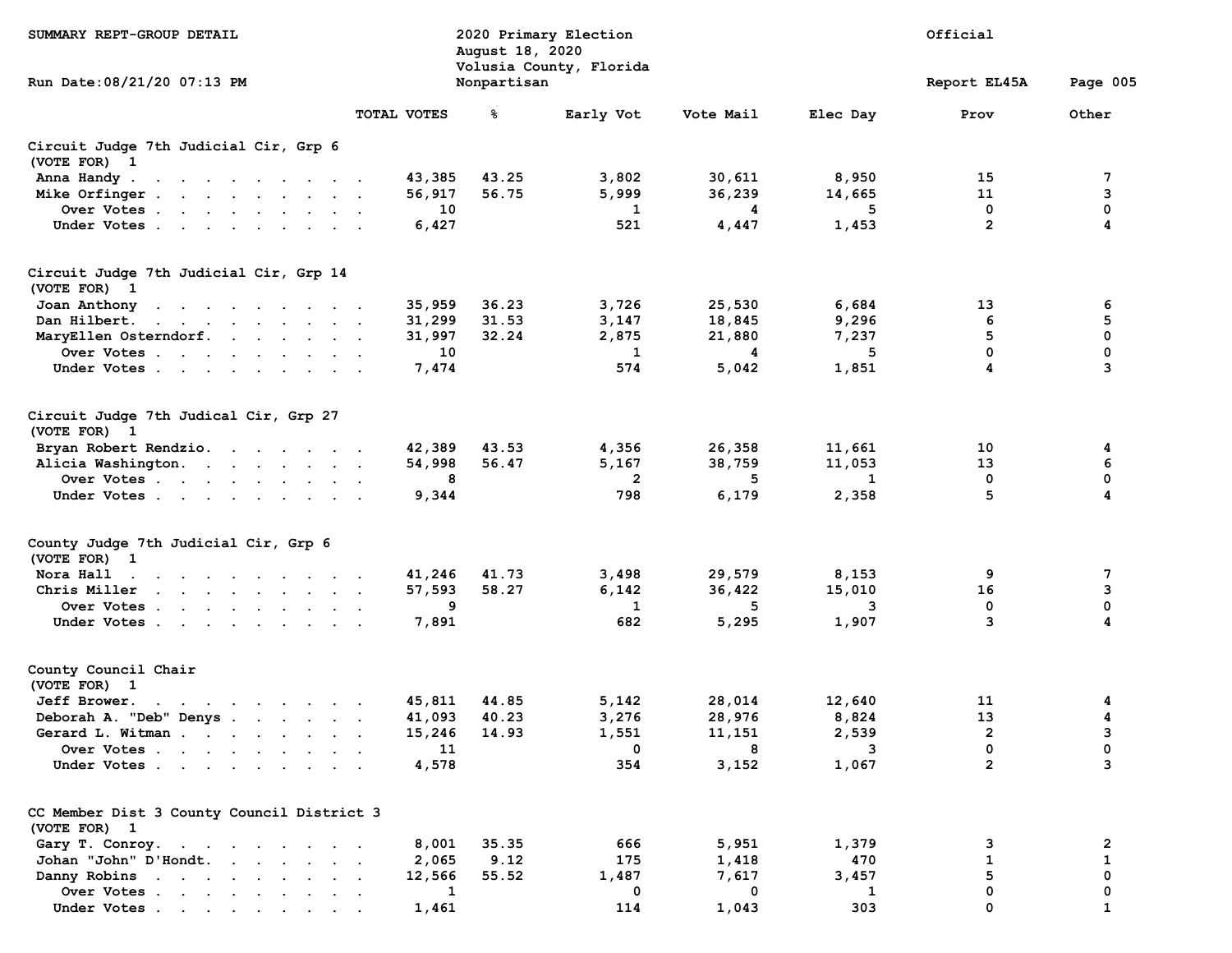| SB Member Dist 2 School Board District 2 |                |     |       |       |   |
|------------------------------------------|----------------|-----|-------|-------|---|
| (VOTE FOR)                               |                |     |       |       |   |
| Anita Burnette.                          | 48.21<br>9,168 | 835 | 6.021 | 2,307 | ົ |
| André Lavon Grant                        | 2,435<br>12.81 | 337 | 1,507 | 590   |   |
| Ida Duncan Wright.                       | 38.98<br>7,412 | 901 | 4,796 | 1,708 |   |
| Over Votes                               |                |     |       |       |   |
| Under Votes                              | 1,796          |     | 1,132 | 486   | ີ |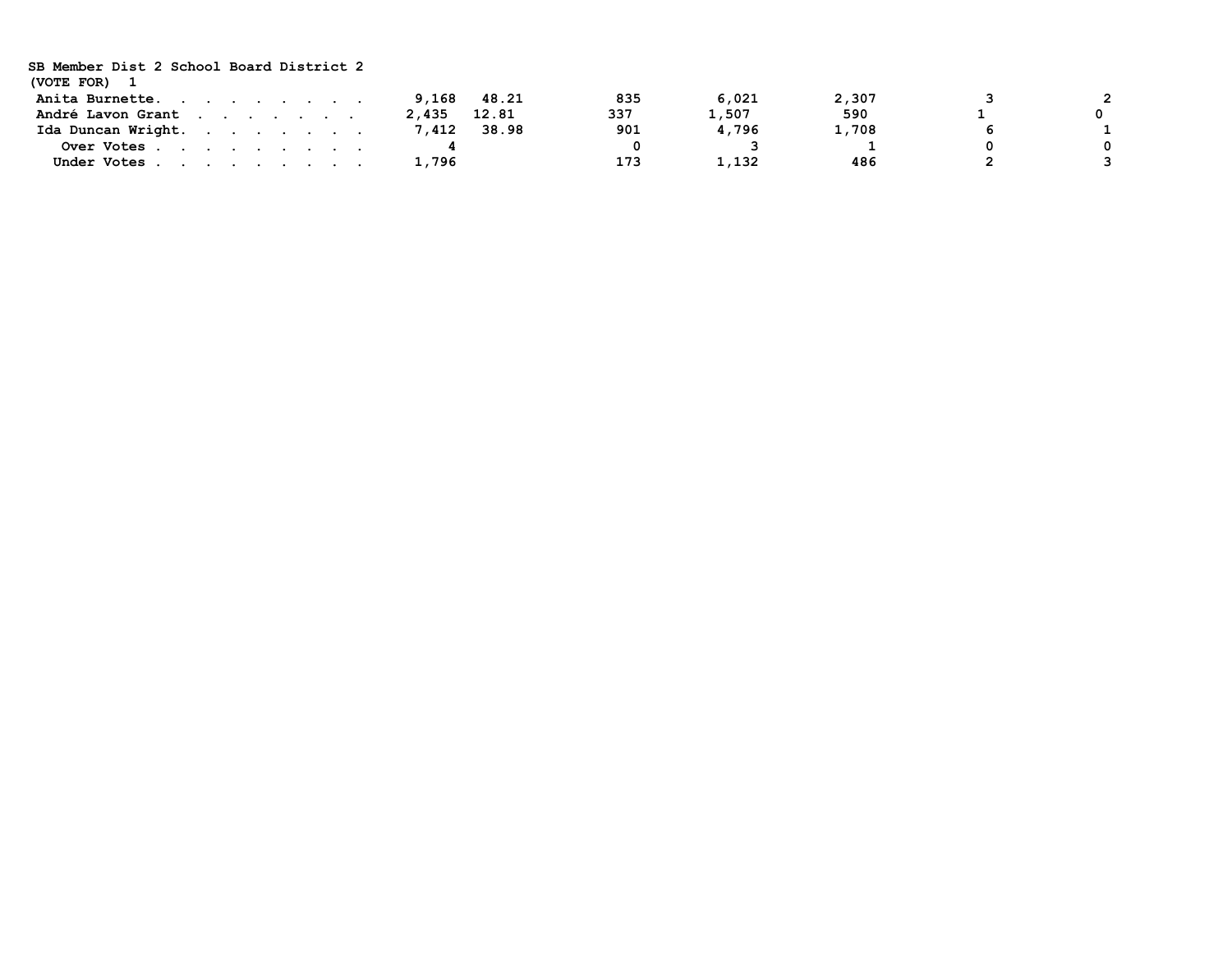| SUMMARY REPT-GROUP DETAIL                                |              | August 18, 2020 | 2020 Primary Election<br>Volusia County, Florida |                | Official |                |              |  |
|----------------------------------------------------------|--------------|-----------------|--------------------------------------------------|----------------|----------|----------------|--------------|--|
| Run Date: 08/21/20 07:13 PM                              |              | Nonpartisan     |                                                  |                |          | Report EL45A   | Page 006     |  |
|                                                          | TOTAL VOTES  | နွ              | Early Vot                                        | Vote Mail      | Elec Day | Prov           | Other        |  |
| Mayor Daytona Beach<br>(VOTE FOR) 1                      |              |                 |                                                  |                |          |                |              |  |
| Sherrise M. Boyd.                                        | 2,279        | 18.72           | 377                                              | 1,275          | 624      | 3              | 0            |  |
| Derrick L. Henry Sr                                      | 6,102        | 50.11           | 823                                              | 3,996          | 1,280    | $\overline{2}$ | 1            |  |
| Ken Strickland.                                          | 3,796        | 31.17           | 545                                              | 2,232          | 1,016    | 3              | 0            |  |
| Over Votes                                               | $\mathbf{2}$ |                 | 0                                                | $\overline{2}$ | 0        | $\mathbf 0$    | 0            |  |
| Under Votes                                              | 236          |                 | 28                                               | 163            | 45       | 0              | 0            |  |
| Council Seat 2 DeBary<br>(VOTE FOR) 1                    |              |                 |                                                  |                |          |                |              |  |
| Darius Kelley                                            | 1,513        | 33.78           | 72                                               | 1,146          | 295      | 0              | 0            |  |
| Jim Pappalardo.                                          | 2,020        | 45.10           | 160                                              | 1,198          | 662      | 0              | 0            |  |
| Ryan Rinaldo                                             | 946          | 21.12           | 36                                               | 645            | 265      | 0              | 0            |  |
| Over Votes                                               | 0            |                 | 0                                                | $\mathbf 0$    | 0        | 0              | 0            |  |
| Under Votes                                              | 208          |                 | 9                                                | 133            | 66       | 0              | 0            |  |
| Commission District 6 Deltona District 6<br>(VOTE FOR) 1 |              |                 |                                                  |                |          |                |              |  |
| Lawton Anthony Colley Shaw.                              | 504          | 22.98           | 63                                               | 355            | 86       | 0              | 0            |  |
| Julio David Sosa                                         | 886          | 40.40           | 114                                              | 472            | 300      | 0              | 0            |  |
| Jody Lee Storozuk.                                       | 803          | 36.62           | 71                                               | 522            | 210      | 0              | 0            |  |
| Over Votes                                               | 0            |                 | 0                                                | 0              | 0        | 0              | 0            |  |
| Under Votes                                              | 68           |                 | 3                                                | 45             | 20       | $\Omega$       | $\Omega$     |  |
| City Commissioner Zone 2 Lake Helen<br>(VOTE FOR) 1      |              |                 |                                                  |                |          |                |              |  |
| Roger F. Eckert                                          | 219          | 27.41           | 5                                                | 105            | 109      | 0              | 0            |  |
| Roxann Reid Goodman                                      | 292          | 36.55           | 21                                               | 119            | 152      | 0              | 0            |  |
| J.T. "TI" Hargrove                                       | 95           | 11.89           | 0                                                | 54             | 41       | 0              | 0            |  |
| Nancy Weary.                                             | 193          | 24.16           | 6                                                | 106            | 81       | 0              | 0            |  |
| Over Votes                                               | 1            |                 | 0                                                | 0              | 1        | 0              | 0            |  |
| Under Votes                                              | 14           |                 | 0                                                | 7              | 7        | 0              | 0            |  |
| Town Council Seat 4 Ponce Inlet<br>(VOTE FOR) 1          |              |                 |                                                  |                |          |                |              |  |
| David Israel                                             | 883          | 59.82           | 38                                               | 503            | 341      | 1              | 0            |  |
| Joseph V. Perrone.                                       | 593          | 40.18           | 26                                               | 378            | 189      | 0              | 0            |  |
| Over Votes                                               | 0            |                 | $\mathbf 0$                                      | 0              | 0        | $\mathbf 0$    | 0            |  |
| Under Votes                                              | 12           |                 | 0                                                | 8              | 4        | $\Omega$       | 0            |  |
| Mayor Port Orange<br>(VOTE FOR) 1                        |              |                 |                                                  |                |          |                |              |  |
| Don Burnette<br>the contract of the contract of the con- | 7,186        | 54.76           | 704                                              | 4,606          | 1,875    | 0              | 1            |  |
| Sarah Jones.                                             | 4,280        | 32.61           | 344                                              | 3,302          | 633      | 0              | $\mathbf{1}$ |  |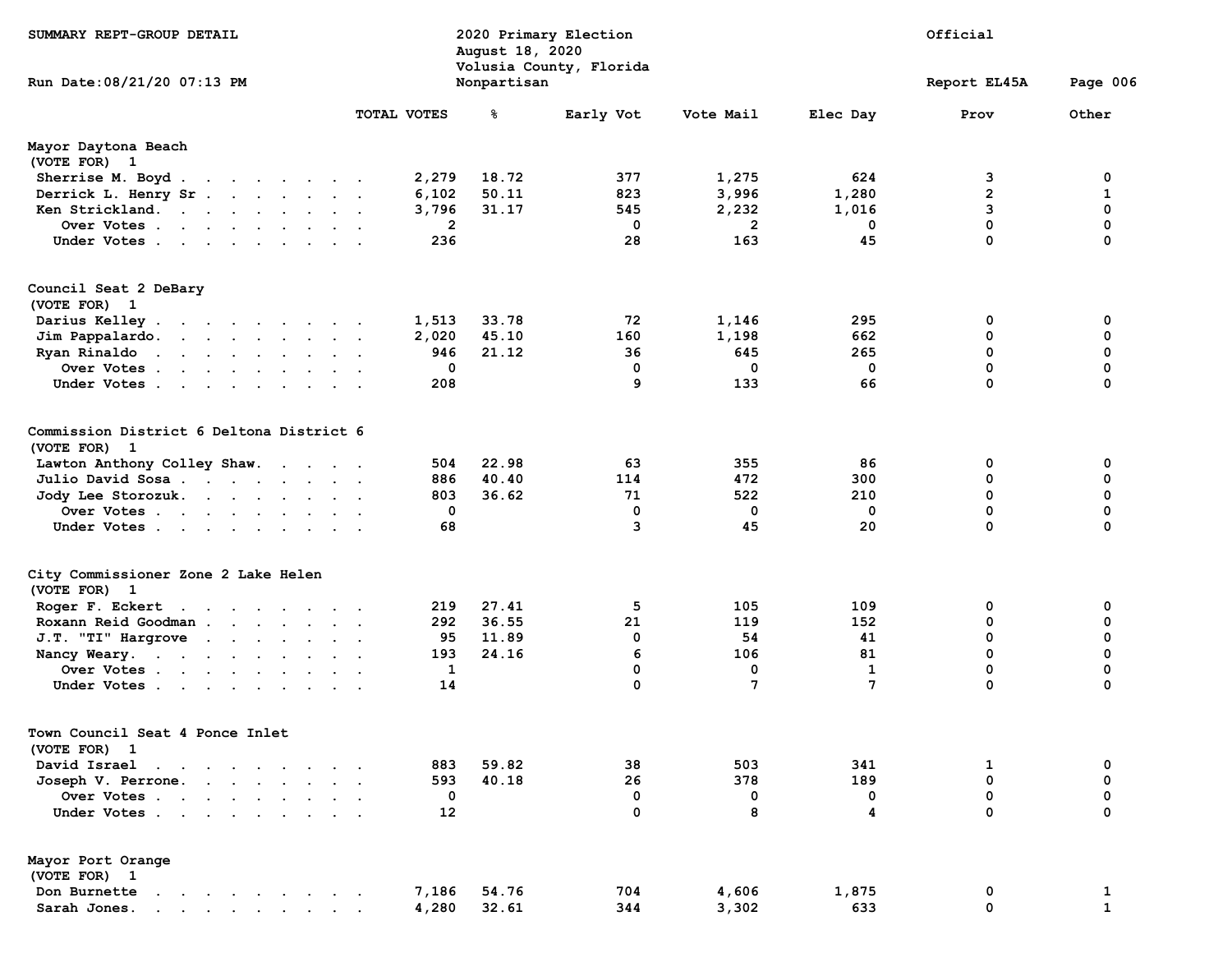| Derek LaMontagne |  |  |  |  | 1,657 | 12.63 | פס ו | 030      |  |  |
|------------------|--|--|--|--|-------|-------|------|----------|--|--|
| Over Votes       |  |  |  |  |       |       |      |          |  |  |
| Under Votes      |  |  |  |  | 182   |       | --   | ⊾?<br>-- |  |  |